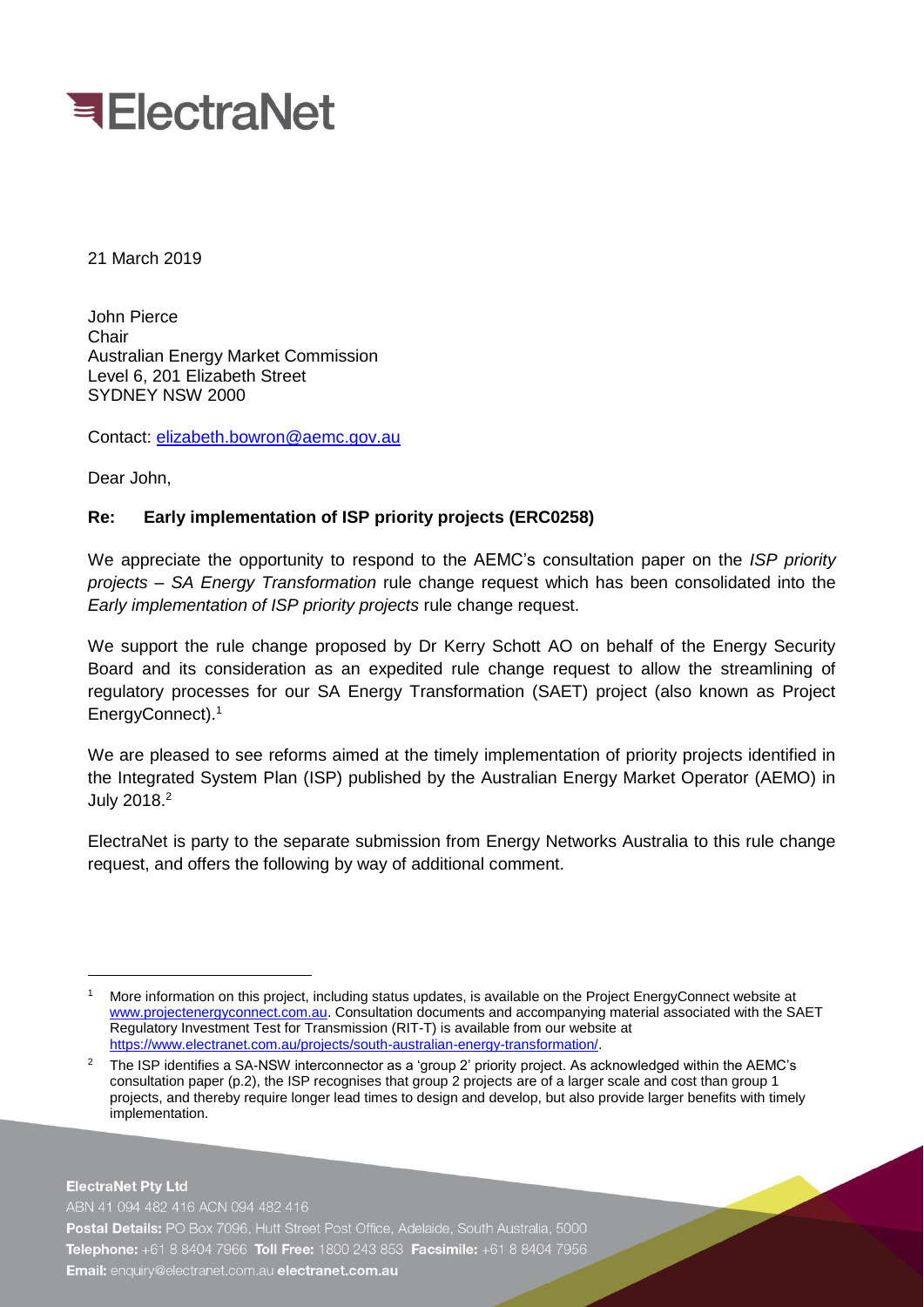## **Project EnergyConnect**

-

ElectraNet and TransGrid launched Project EnergyConnect to deliver the proposed new South Australia to New South Wales (SA-NSW) interconnector following its identification as the preferred option in our Project Assessment Conclusions Report (PACR) for the SAET Regulatory Investment Test for Transmission (RIT-T), which concluded in February 2019.<sup>3</sup>

This result was robust across a wide range of future scenarios and sensitivity tests and is consistent with the findings of the ISP.

The PACR and supplementary reports show that a new SA-NSW interconnector will:

- deliver net market benefits of approximately \$900 million over 21 years (in present value terms) including wholesale market fuel cost savings in excess of \$100 million/ year as soon as it is energised;
- provide diverse low-cost renewable generation sources to help service New South Wales demand going forward, particularly as existing coal-fired generators retire;
- avoid substantial capital costs associated with enabling the integration of renewables;
- recover the project capital costs within nine years of completion;
- reduce annual residential bills by about \$66 in South Australia and \$30 in NSW, and annual small business customer bills \$132 in South Australia and \$71 in NSW (as estimated by ACIL Allen)4;
- deliver flow on economic benefits to the wider economy totalling over \$6 billion across South Australian and NSW (in present value terms);
- generate over 200 regional jobs in South Australia and over 800 regional jobs in NSW during construction, and create around 250 and 700 ongoing jobs in South Australia and NSW, respectively; and
- improve the ability of parties to obtain hedging contracts in South Australia and help relieve the tight liquidity in hedging markets currently.

The timely implementation of this project will result in these benefits being obtained as soon as possible and promote reliability and security in the National Electricity Market. To this end, we are working closely with the South Australian Government and TransGrid to undertake pre-approval works to bring forward the completion timeframe of the project as much as possible. Similarly, TransGrid is working with the New South Wales Government which has committed to supporting preliminary works to bring forward project delivery.

The South Australian and New South Wales Governments have also signed a Memorandum of Understanding, which establishes a framework for cooperation between the two governments that seeks to expedite the delivery of the interconnector project.

<sup>3</sup> Our PACR, published on 13 February 2019, identified a new 330kV HVAC interconnector between Robertstown in SA and Wagga Wagga in NSW, via Buronga, together with a 220 kV augmentation between Buronga and Red Cliffs in Victoria as the preferred option that delivered the highest net market benefit in accordance with the National Electricity Rules. The report is available at [https://www.electranet.com.au/projects/south-australian-energy](https://www.electranet.com.au/projects/south-australian-energy-transformation/)[transformation/.](https://www.electranet.com.au/projects/south-australian-energy-transformation/)

<sup>4</sup> ACIL Allen, *SA-NSW Interconnector – [Updated Analysis of Potential Impact on Electricity Prices and Assessment of](https://www.electranet.com.au/wp-content/uploads/projects/2016/11/SA-NSW-Interconnector-–-Updated-Analysis-of-Potential-Impact-on-Electricity-Prices-and-Assessment-of-Broader-Economic-Benefits-ACIL-Al.pdf)  [Broader Economic Benefits](https://www.electranet.com.au/wp-content/uploads/projects/2016/11/SA-NSW-Interconnector-–-Updated-Analysis-of-Potential-Impact-on-Electricity-Prices-and-Assessment-of-Broader-Economic-Benefits-ACIL-Al.pdf)*, 11 February 2019.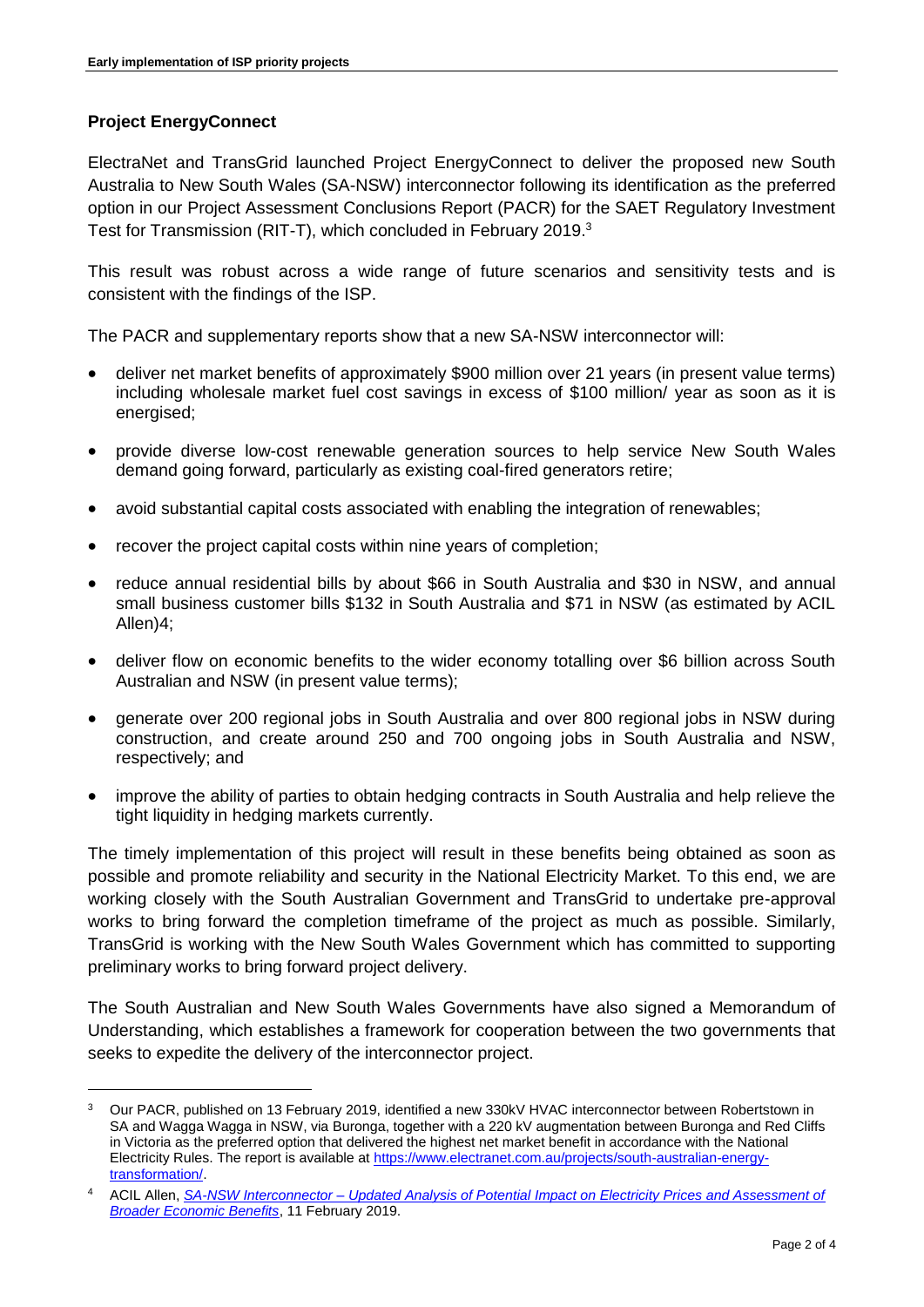This support increases the likelihood that a new SA-NSW interconnector can be energised by 2022. However, this delivery date is dependent on the timely completion of post RIT-T regulatory processes that are the subject of this rule change request.

## **Dispute resolution**

On 15 March 2019, a dispute notice was lodged for the purposes of clause 5.16.5 of the National Electricity Rules (Rules) by the South Australian Council of Social Service (SACOSS) in respect of the PACR for the SAET RIT-T.<sup>5</sup> We understand the Australian Energy Regulator (AER) will now proceed with its dispute resolution process, including an assessment as to whether the grounds for the dispute are sufficient to require a dispute determination.<sup>6</sup>

The Rules provide that the AER must either reject the dispute or make and publish a determination within 40 days of receiving the dispute notice, or within a period of up to an additional 60 days where the AER notifies interested parties that additional time is required to make a determination due to the complexity or difficulty of the issues involved.<sup>7</sup> The AER may also extend the time for making its determination if it requests further information regarding a dispute from the disputing party or the RIT-T proponent.<sup>8</sup>

## **Streamlining regulatory processes**

The proposed rule change in respect of the SAET (Project EnergyConnect) seeks to allow the following two post RIT-T processes to be conducted concurrently, rather than sequentially:

- the AER's determination on the preferred option for the investment identified in the RIT-T under clause 5.16.6 of the Rules; and
- the application for, and assessment of, the required revenue allowance for the delivery of Project EnergyConnect as a contingent project under clause 6A.8.2 of the Rules.

While allowing these two post RIT-T processes to progress in parallel, the proposed rule would still require the AER to make its revenue decision after the preferred option determination is made. Concurrent consideration by the AER of these processes provides the potential for a significant reduction in the total regulatory approval timeframe for Project EnergyConnect.

The 30 day period for raising disputes under clause 5.16.5 of the Rules expired on 15 March 2019. Therefore, unlike the proposed rule changes in respect of the minor upgrades to the Queensland-New South wales interconnector (QNI) and the Victoria-New South Wales interconnector (VNI), the rule changes proposed in respect of the SAET project do not allow ElectraNet to request a determination under clause 5.16.6 of the Rules during the 30 day dispute period.

-

<sup>5</sup> The dispute notice is available from the AER's website at [https://www.aer.gov.au/communication/aer-receives](https://www.aer.gov.au/communication/aer-receives-notification-of-rit-t-dispute-from-sacoss)[notification-of-rit-t-dispute-from-sacoss.](https://www.aer.gov.au/communication/aer-receives-notification-of-rit-t-dispute-from-sacoss)

<sup>&</sup>lt;sup>6</sup> The AER's dispute resolution process is set out in its **RIT-T Application Guidelines**.

Clause 5.16.5(d)

<sup>&</sup>lt;sup>8</sup> Clauses 5.16.5 (f)(3)&(i) of the Rules allow the AER this extension of time provided the request for additional information is made at least seven business days prior to the expiry of the period for making its determination, and the RIT-T proponent or disputing party provides the additional information within 14 business days of receipt of the request.